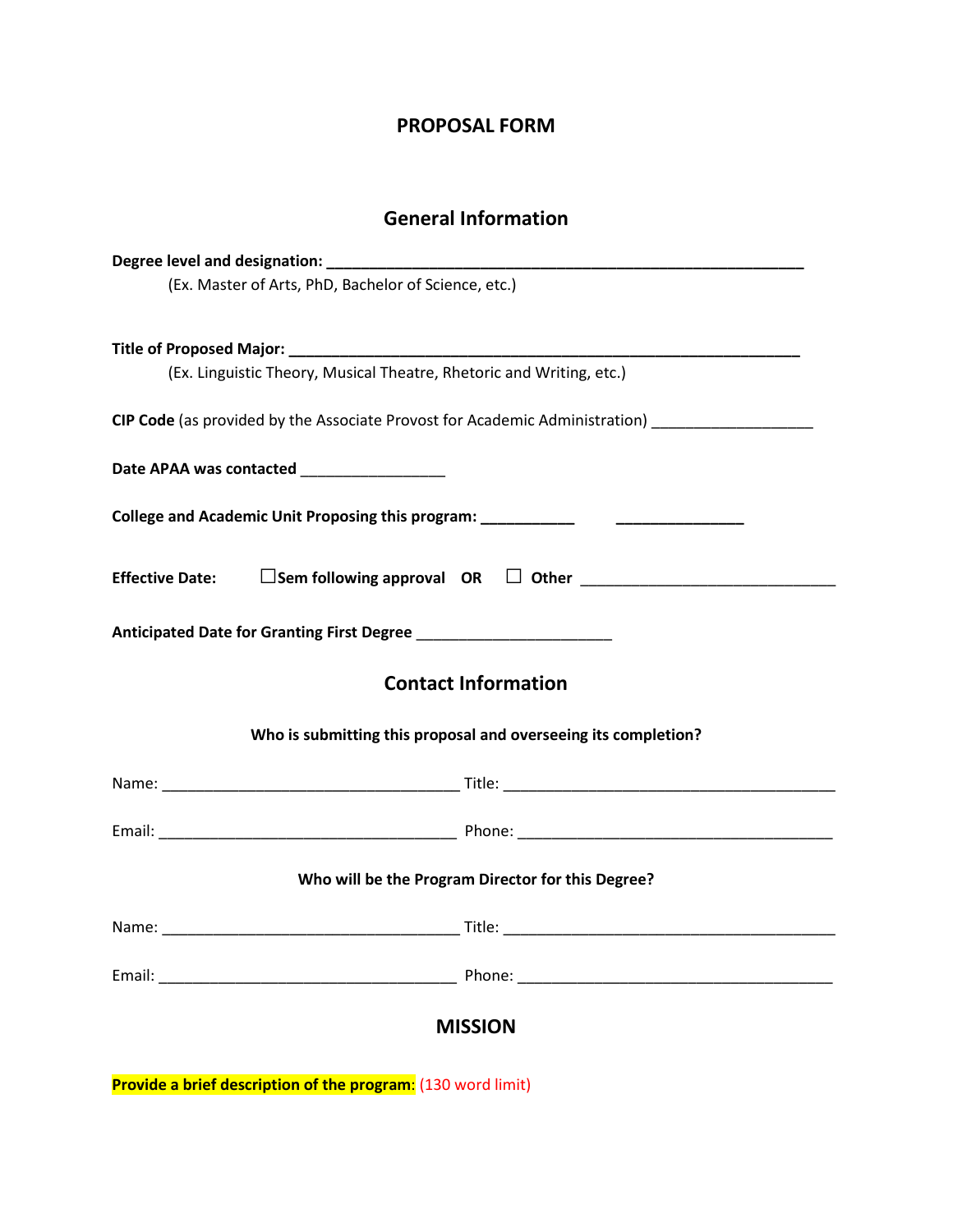List the Objectives of the Proposed Program: Note: this is not the place to list student learning outcomes. The question refers to the program itself. Program objectives should deal with the specific institutional and societal needs that this program will address. (200 word limit)

**Does this program allow for academic options**? \_\_\_\_\_\_ (NOTE: be aware of the new CPE naming conventions) If yes, list below:

> Undergraduate options = tracks Master's options = Concentrations Doctoral options = Specializations

- 1. Name: Description: (20 word limit)
- 2. Name: Description: (20 word limit)

(allow for expansion in include more options as needed)

## **QUALITY**

**Describe how the proposed curriculum will achieve the program objectives. (100 word limit)**

**What are the intended student learning outcomes of the proposed program? (100 word limit)**

**Is there a specific accrediting agency related to this program? If so, identify and indicate if you plan to seek accreditation:**

**How will the program support or be supported by other programs within the institution? (50 word limit)** (Ex. shared faculty, shared courses, collaborative research, etc.)

**Will this program replace or enhance any existing program(s) or specializations within an existing program? If so, please specify.**

**Give an estimated faculty/student in major ratio: \_\_\_\_\_\_\_\_\_\_**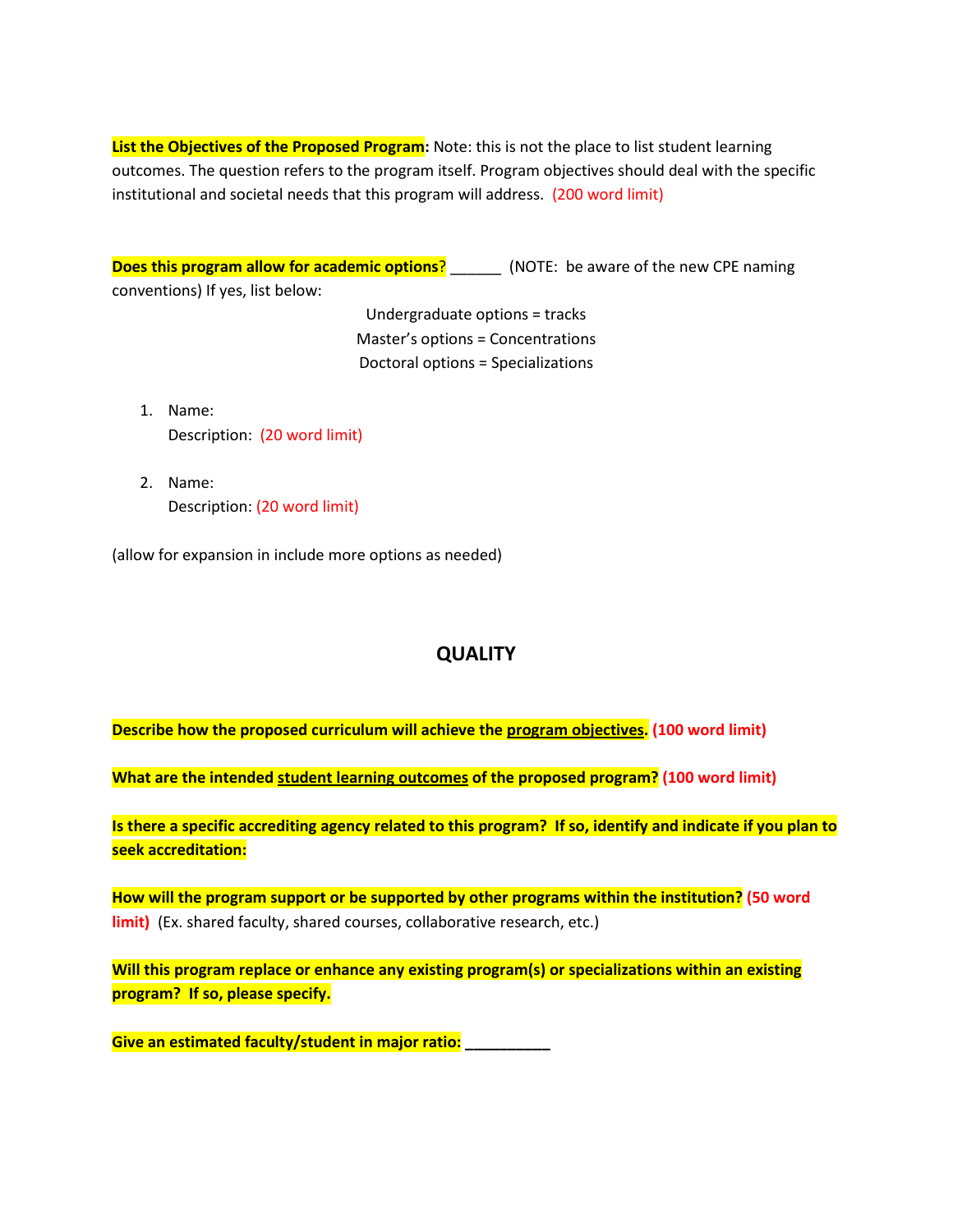#### **Highlight any distinctive qualities of this proposed program.**

- Are any of your faculty nationally or internationally recognized for expertise in this field?
- Does this program build on the expertise of an existing locally, nationally or internationally recognized program at your institution?
- Do you have any specialized research facilities or equipment that are uniquely suited to this program?

**Clearly state the admission, retention, and completion standards designed to encourage high quality.**

**Clearly state the degree completion requirements for the program, other than completion of coursework.** (Ex. projects, presentations, internships, capstone projects, etc.)

**Provide the following information for the program and for each option** (some categories may not apply to all programs):

- a. Total number of hours required for degree: \_\_\_\_\_\_\_ (If this number exceeds 120, please explain)
- b. Number of hours in degree program core:
- c. Number of hours in concentration:
- d. Number of hours in guided electives:
- **e.** Number of hours in free electives:
- **f.** Total number of hours required by level:

**100 \_\_\_\_ 200 \_\_\_\_300 \_\_\_\_ 400 \_\_\_\_500 \_\_\_\_ 600 \_\_\_\_ 700 \_\_\_\_ 800 \_\_\_\_ 900 \_\_\_\_**

**Will this be a 100% distance-learning program?**

**Does a significant portion of this program use distance-learning technologies? If so, please describe.**

**Will there be any collaboration with other institutions required or utilized in this program?**

### **DEMAND, NEED, and RATIONALE FOR PROGRAM**

**Show evidence to support the need and demand for this proposed program.** (Ex. student demand, career opportunities, recent trends in the discipline, etc.)

**Are you aware of any similar programs already being offered in Kentucky?** \_\_\_\_\_\_\_ (Contact the Associate Provost for Academic Administration for information.)

**Identify the applicant pool, primary feeders, and how potential students will be recruited.**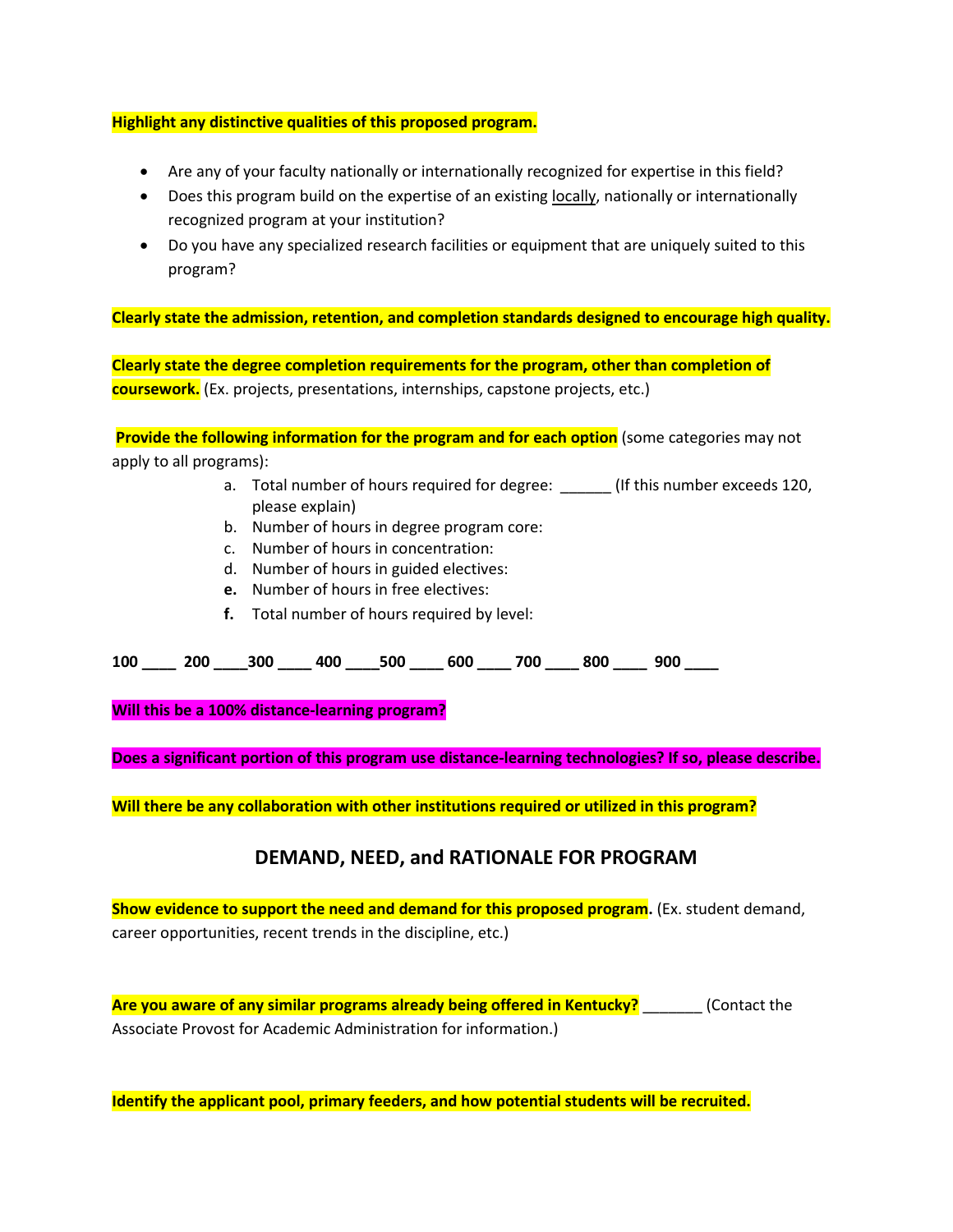### **REVIEW AND ASSESSMENT**

How will the *Student Learning Outcomes* be assessed?

What are the plans to evaluate students' post-graduate success?

What are the plans for evaluating achievement of the Program Objectives, consistent with the institutional mission?

\_\_\_\_\_\_\_\_\_\_\_\_\_\_\_\_\_\_\_\_\_\_\_\_\_\_\_\_\_\_\_\_\_\_\_\_\_\_\_\_\_\_\_\_\_\_\_\_\_\_\_\_\_\_\_\_\_\_\_\_\_\_\_\_\_\_\_\_\_\_\_\_\_\_\_\_\_\_\_\_\_\_\_\_\_

Yellow highlighting indicates information required by the CPE

Pink highlighting indicates information required by CPE and SACS

Word limits are suggestions for completion of CPE forms.

In addition, the existing forms provide information necessary to the approval process as indicated:

NEW UNDERGRADUATE PROGRAM FORM – Please include Questions 2-13, and 15.

NEW MASTERS DEGREE PROGRAM FORM – Please include Questions 1-11.

NEW DOCTORAL DEGREE PROGRAM FORM – Please include Questions 1-12.

NEW GRADUATE AND PROFESSIONAL CERTIFICATE FORM: Please model this on the new Master's degree form.

(It is hoped that the information requested under "Demand, Need, and Rationale for Program" can replace the previous question (UK) "What is the rationale for the proposed new program?" Answers to this question in the past were often lengthy and failed to address key issues that approval bodies required. The questions provided by the CPE will, hopefully, guide the narrative and result in briefer, more salient responses.)